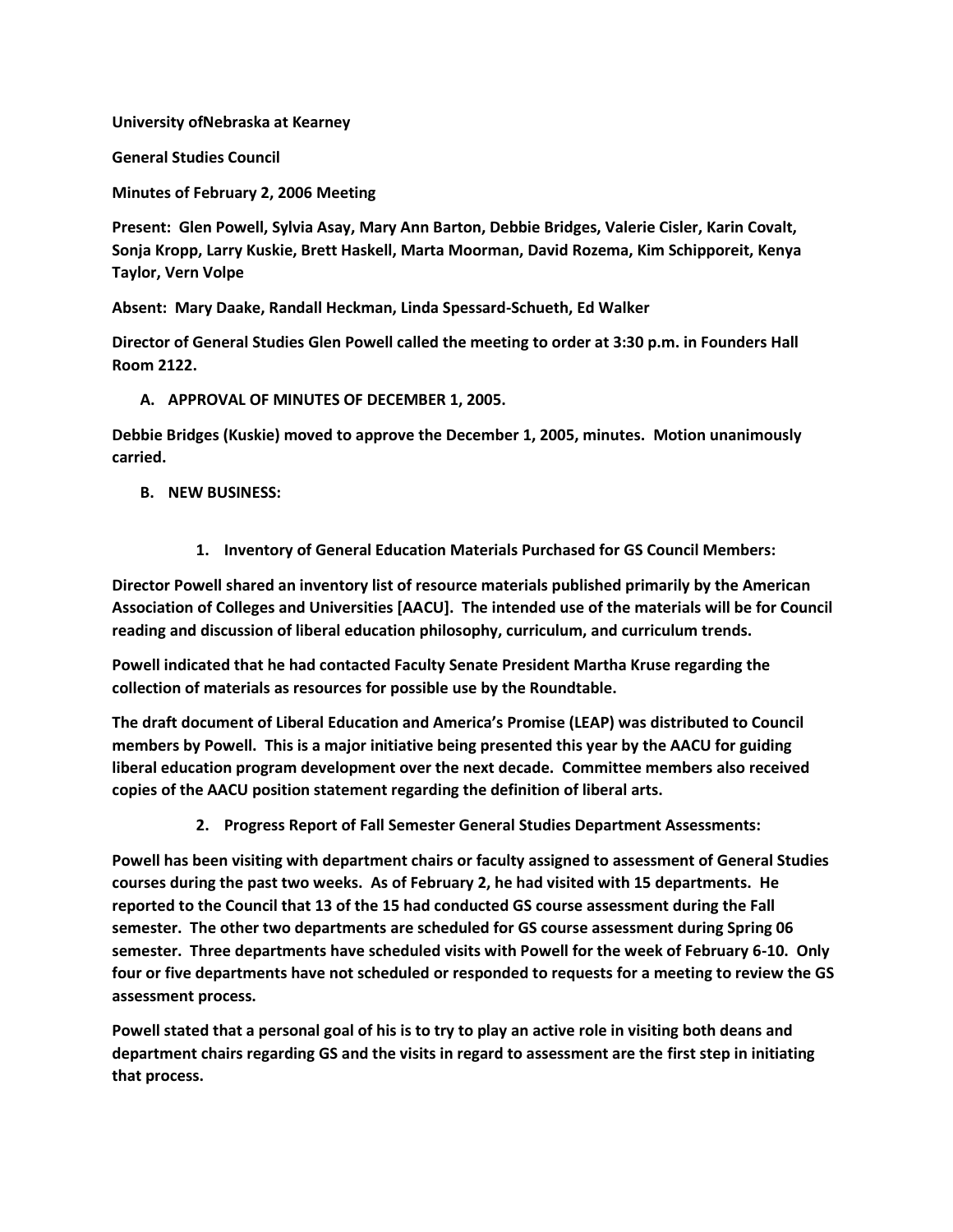**Powell made the observation that departments offering bachelors degrees, masters degrees, and General Studies courses are at a level of assessment saturation. This problem will need to be addressed over time.**

**C.**

- **D. OLD BUSINESS:**
	- **1. Phase II of General Studies Roundtable Participation:**

**Powell has visited with Martha Kruse, Faculty Senate President, and Finnie Murray, Senior Vice Chancellor for Academic Affairs and Student Life, regarding his memo on behalf of General Studies Council participation in Phase II of the Roundtable process. A number of governance issues have been discussed. The one element that is known is that the Council will participate in some way. The degree of participation of the Council has not been determined.**

**2. Complete updating of General Studies Council Governance Document:**

**During the discussions between Powell, Kruse and Murray regarding issues raised by the General Studies Council about its participation in the governance process, a number of gray areas have emerged regarding how to address the development and ratification of a General Studies program that may be fundamentally different from the existing program.**

**The Senior Vice Chancellor has requested that the Council develop an additional governance process describing the Council's role and the ratification process as it works on continued review of its governance document. Powell stated that because of the Roundtable schedule, it needs to be developed before conducting the Council's other work that we have scheduled.**

**The remainder of the session was devoted to discussing the process and the Council's role, as well as long-standing concerns about how the preceding academic program review recommendations and current assessment fit into the current overall process of the Roundtables.**

**3. Revised General Studies Strategic Plan for APR and Assessment:**

**Handout distributed and item postponed due to lack of time.**

**4. Continued discussion of General Studies courses on-line:**

**Item postponed due to lack of time.**

**E.**

- **F. OTHER:**
	- **1. Introduction of New Members:**

**Powell introduced two new members of the GS Council. Sylvia Asay will finish out the term of Peg Camp as a representative of the College of Business and Technology, and Dave Rozema will finish out the term of Marguerite Tassi as a representative of the College of Fine Arts and Humanities.**